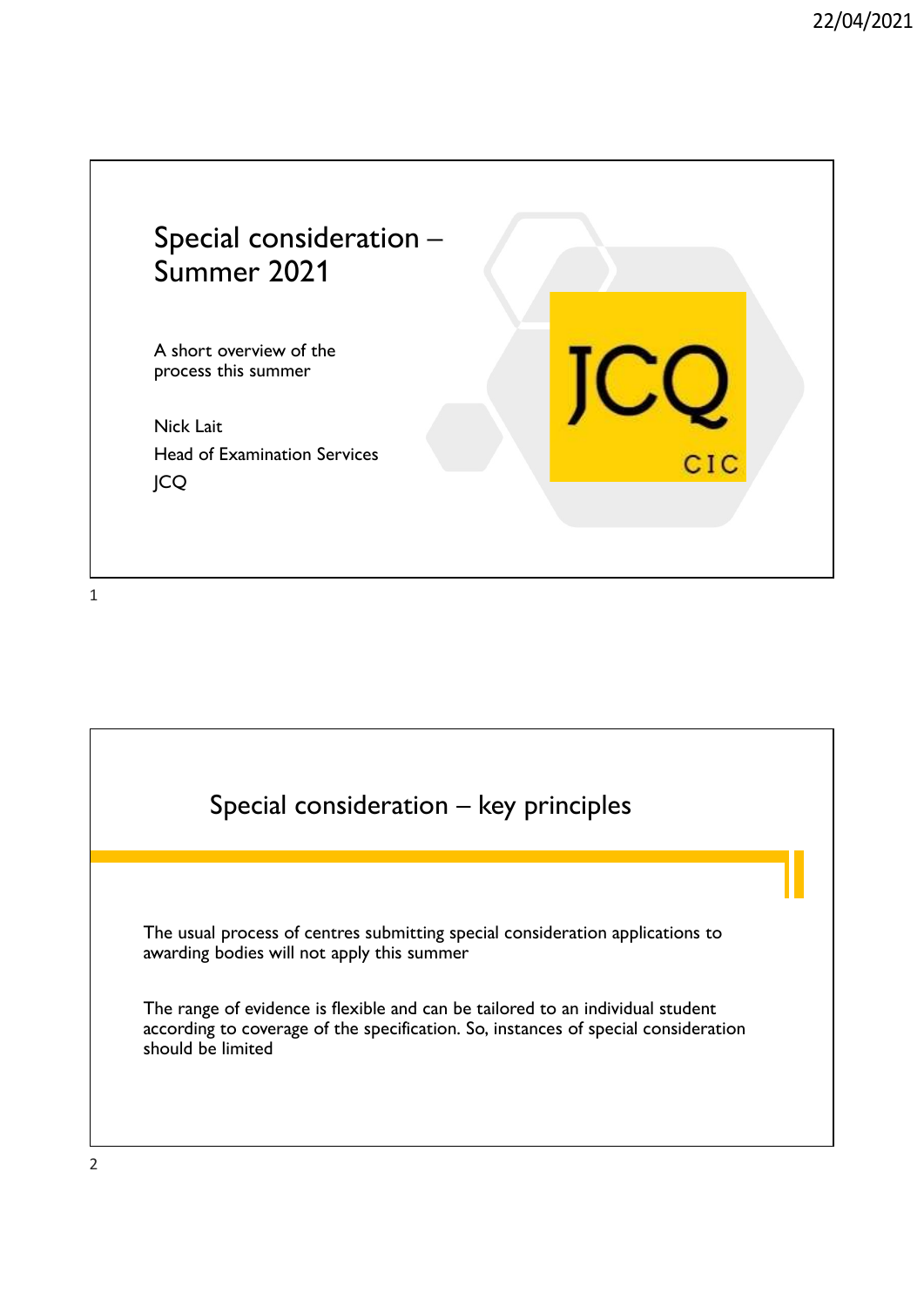

3

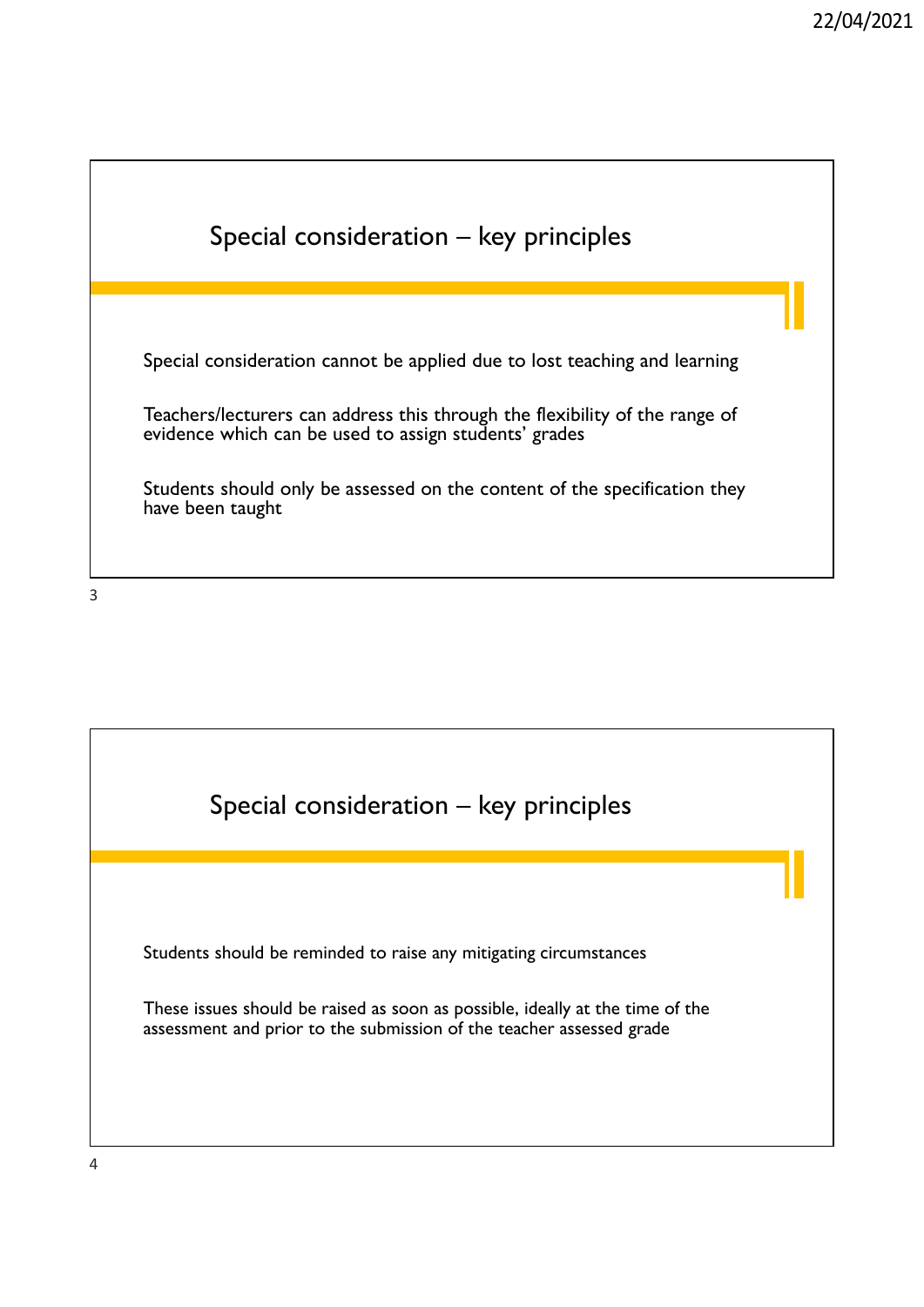## What to do if a candidate experiences adverse circumstances at the time of an assessment Where a candidate experiences adverse circumstances at the time of the assessment the teacher/lecturer should check the JCQ publication A guide to the special consideration process If the teacher/lecturer believes the student experienced adverse circumstances at the time of the assessment, having checked the JCQ document, and this is supported by the Head of Department/Faculty or relevant member of the senior leadership team, then he/she should record this

 $5<sub>5</sub>$ 

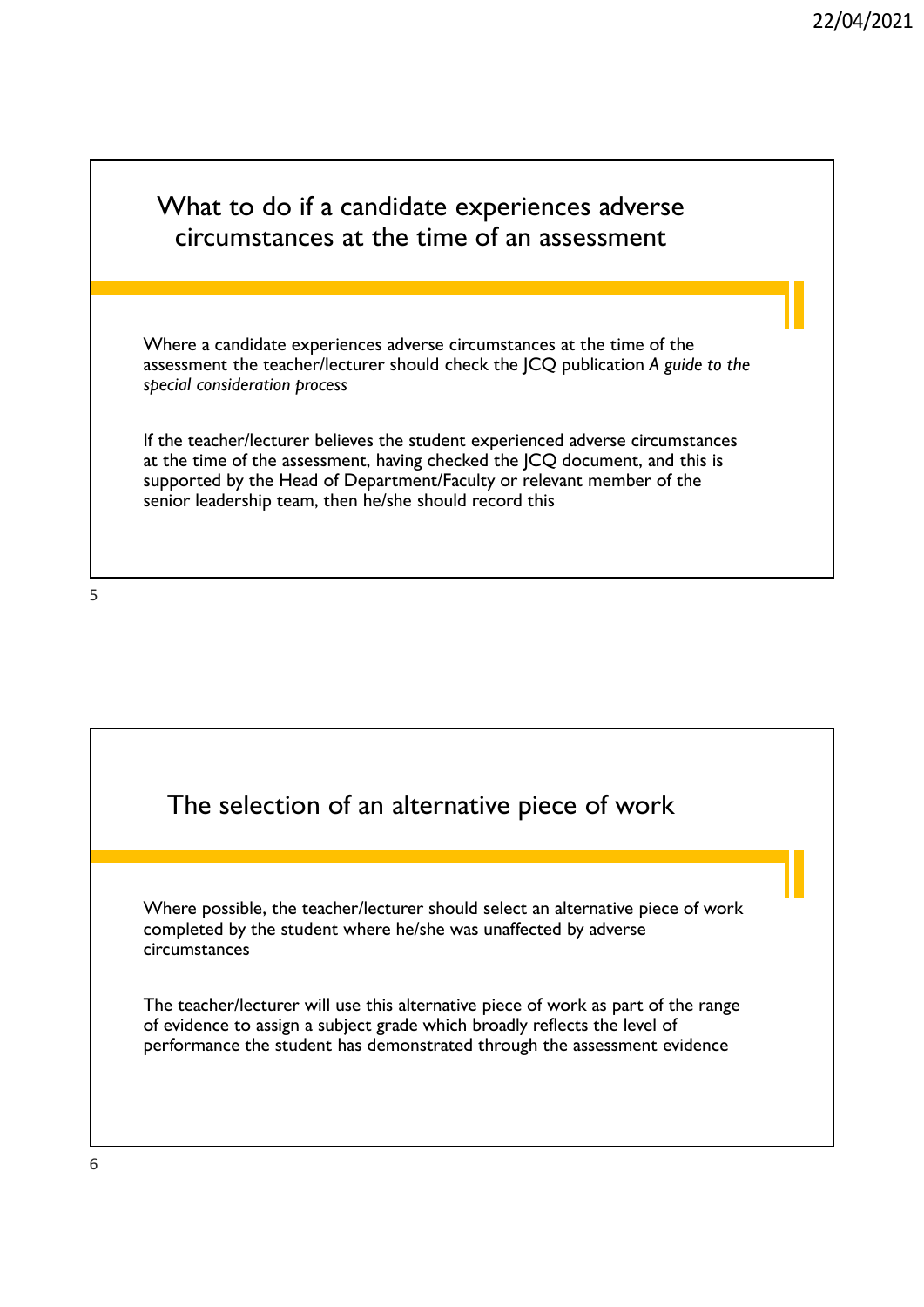| The selection of an alternative piece of work                                                                                                                                                    |  |
|--------------------------------------------------------------------------------------------------------------------------------------------------------------------------------------------------|--|
|                                                                                                                                                                                                  |  |
|                                                                                                                                                                                                  |  |
| The teacher/lecturer should record why the student has a different piece of<br>evidence to the rest of the class                                                                                 |  |
| The student should be informed of this. He/she will then be aware that an<br>alternative piece of assessment evidence will be used as part of the range of<br>evidence to assign a subject grade |  |
|                                                                                                                                                                                                  |  |
|                                                                                                                                                                                                  |  |